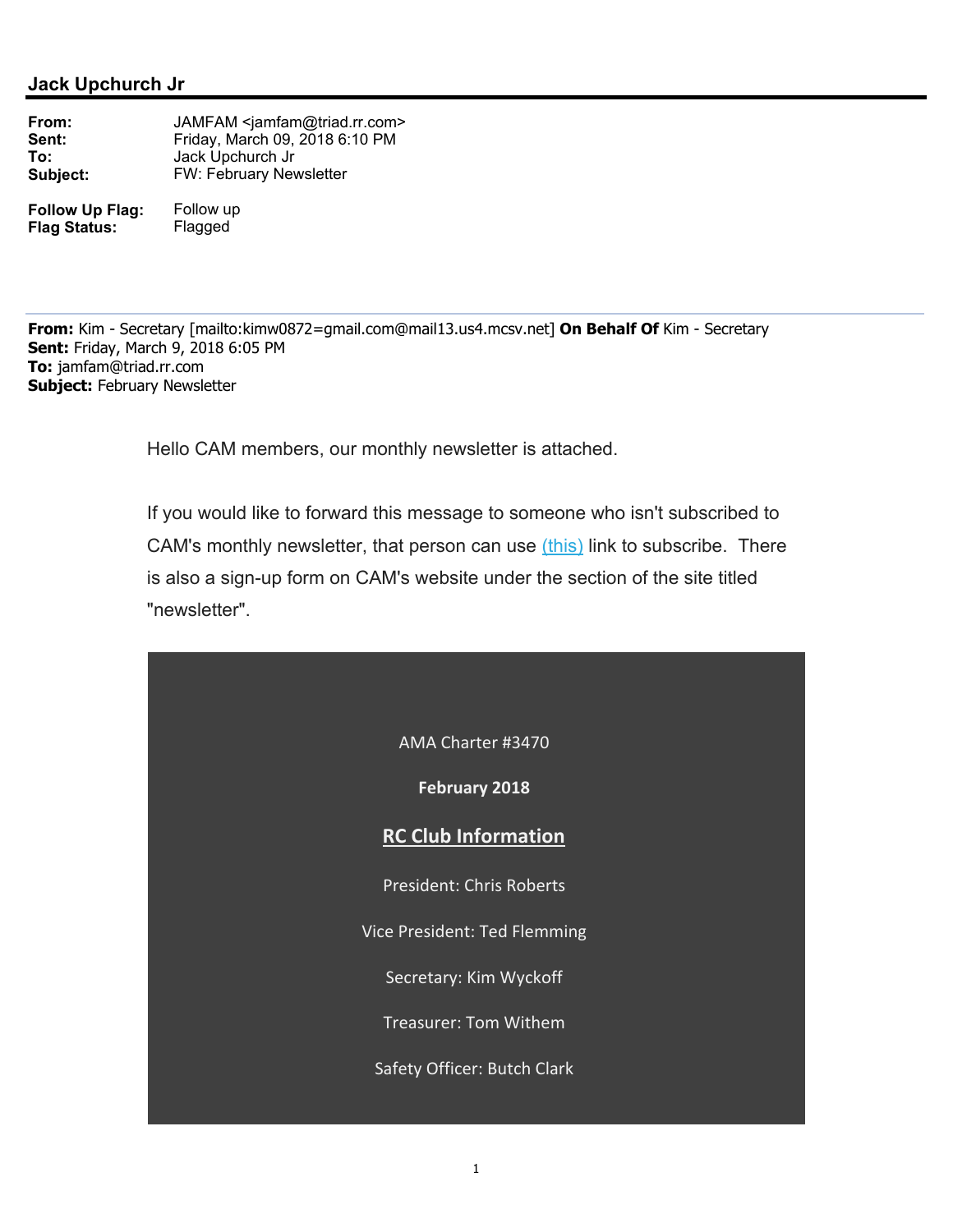#### Field Marshall: Bob Wyckoff

Intro Pilots: Chris Roberts, Seth Nagy, Vic Welland, Tom Schultz, David Hames

Communications: Dave Groom

Contest Chairman: Vic Welland, Don Bourdon, Terry Gilliand

Meeting Activity Coordinator: Chris Roberts

Web: Chris Roberts

## **Typical Meeting Agenda**

- Welcome
- Approve Agenda
- New member applications
	- Reports
		- Field Officer
	- Safety Officer
	- Intro Pilots report
	- Treasurer's report
	- Old Business
	- New Business
	- Auction / Show & Tell
		- $\bullet$  Q & A

# **February's Meeting Minutes**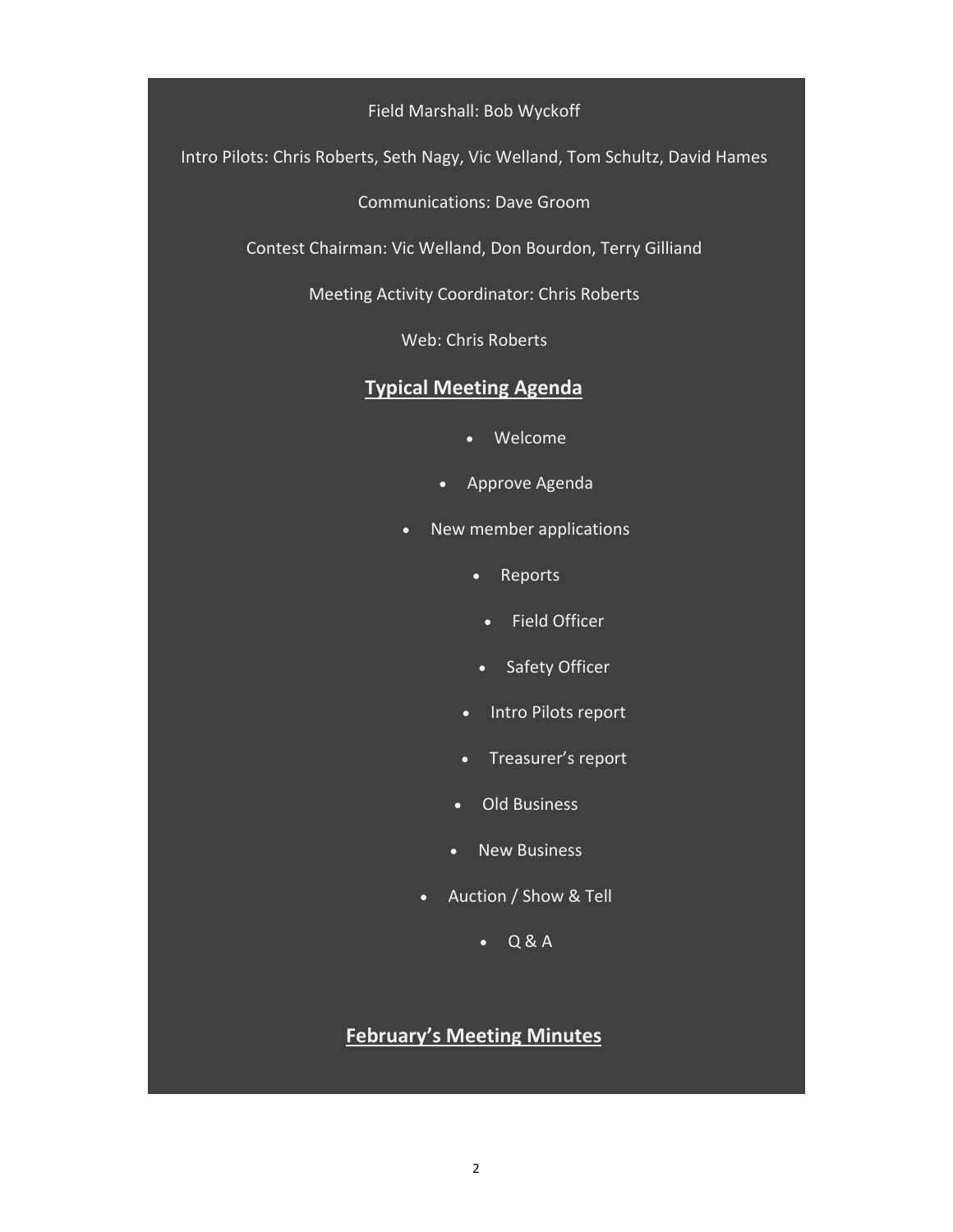Called to order at 7:08 PM. Welcomed everyone.

NEW MEMBERS ‐ Roger Brint. Mr. Brint is originally from Illinois. He has been flying since 1974‐1975. He moved to NC 3 years ago. He is currently learning the new computer based radios. He flies both electric and gas planes. He lives in Grandview Peaks. Mr. Brint was welcomed to the club.

TREASURER REPORT ‐ \$2083.03 and \$250 in paid dues not yet deposited. There are 18 paid members so far this year. Tom went over the list of membership fees. They are:

> 1 year \$50 age 60 and up \$25 youth \$20 additional adult in the same household \$20 additional youth in same household \$10

Chris requested a list of paid members.

FIELD REPORT –Bob was not at the meeting. Field is okay.

SAFETY REPORT – Per Butch ‐ Terry flew over the pits on Sunday. We were okay before that.

INTRO PILOTS –No intro pilots in the last 30 days

OLD BUSINESS – Chris spoke with Bob and over the next month or so they will be looking into a new mower and locking up the shed. Also they are going to look at the floor of the shed.

OLD BUSINESS - The club bank account has been moved to Wells Fargo.

OLD BUSINESS ‐ Club dues and AMA dues are now due.

NEW BUSINESS – Terry asked how old the shed is. Per Seth is was put up in early 2000. Terry suggested looking into getting a new building, maybe a 12x12. Seth stated this may require a permit. A rough estimate for this is \$1200 ‐ \$1500. This is being put